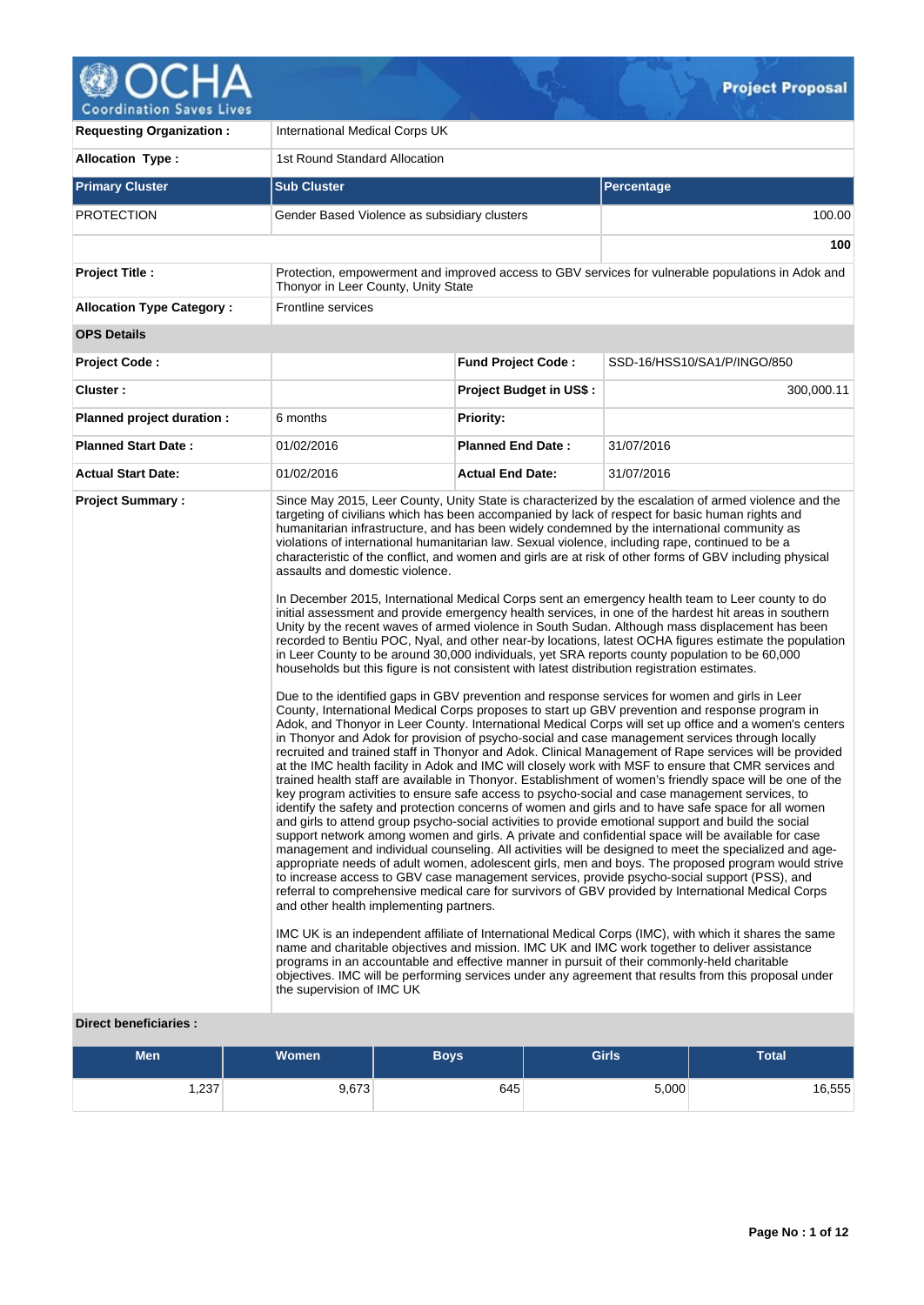## **Other Beneficiaries :**

| <b>Beneficiary name</b>      | <b>Men</b> | Women | <b>Boys</b> | <b>Girls</b> | <b>Total</b> |
|------------------------------|------------|-------|-------------|--------------|--------------|
| Pregnant and Lactating Women |            |       |             |              |              |
| Other                        | 0          |       |             |              |              |
| Other                        | 0          |       |             |              | 0.           |
| Other                        | 0          |       |             |              | 0            |

# **Indirect Beneficiaries :**

The indirect beneficiaries are the host community residing in and around Adok and Thonyor. They will be reached through information dissemination of available services for survivors of GBV. A total of 7,700 beneficiaries will benefit from the project indirectly.

# **Catchment Population:**

According to the health assessment conducted by Medair as well as the International Medical Corps health response team that traveled to Leer County in December, the total population of Leer county is estimated around 30,000 out of which 10,000 are in Adok and 12,000 to 15,000 are in Thonyor.

# **Link with allocation strategy :**

In accordance with the Protection Cluster's strategy, International Medical Corps will work to save lives and alleviate suffering through multi sectorial assistance to conflict affected community in Adok and Thonyor. The focus will be on provision of life-saving medical and psychosocial support to survivors of GBV and support to women and girls facing protection risks and threats. The response will ensure that women and girls have access to timely GBV response services through multi-sectorial approach including health, psycho-social, and protection. The response will include closely working with community leaders and community support mechanisms such as women's groups and youth groups to ensure that the needs of GBV survivors are met. The work with the community as a whole will include provision of information about the available services for survivors of GBV in the area and also the benefits of reporting sexual violence cases within 72 hours for medical care. Documentation will be conducted using the appropriate tools such as GBVIMS in line with IASC guidelines and ethical recommendations for data collection and analysis in humanitarian settings.

#### **Sub-Grants to Implementing Partners :**

| <b>Partner Name</b>                                   | <b>Partner Type</b> | <b>Budget in US\$</b> |
|-------------------------------------------------------|---------------------|-----------------------|
|                                                       |                     |                       |
| Other funding secured for the same project (to date): |                     |                       |

| <b>Other Funding Source</b> | Other Funding Amount |
|-----------------------------|----------------------|
|                             |                      |

# **Organization focal point :**

| <b>Name</b>                      | <b>Title</b>                   | Email                                           | <b>Phone</b>  |
|----------------------------------|--------------------------------|-------------------------------------------------|---------------|
|                                  |                                |                                                 |               |
| Golam Azam                       | <b>Country Director</b>        | gazam@internationalmedicalcorps.org             | +211927000112 |
| Mera Eftaiha                     | <b>Programs Director</b>       | meftaiha@internationalmedicalcorps.org          | +211927000257 |
| Awet Hailu                       | <b>GBV Program Coordinator</b> | awoldegiorgis@internationalmedicalcorp<br>s.org | +211927000497 |
| <b>BACKGROUND</b>                |                                |                                                 |               |
| 1. Humanitarian context analysis |                                |                                                 |               |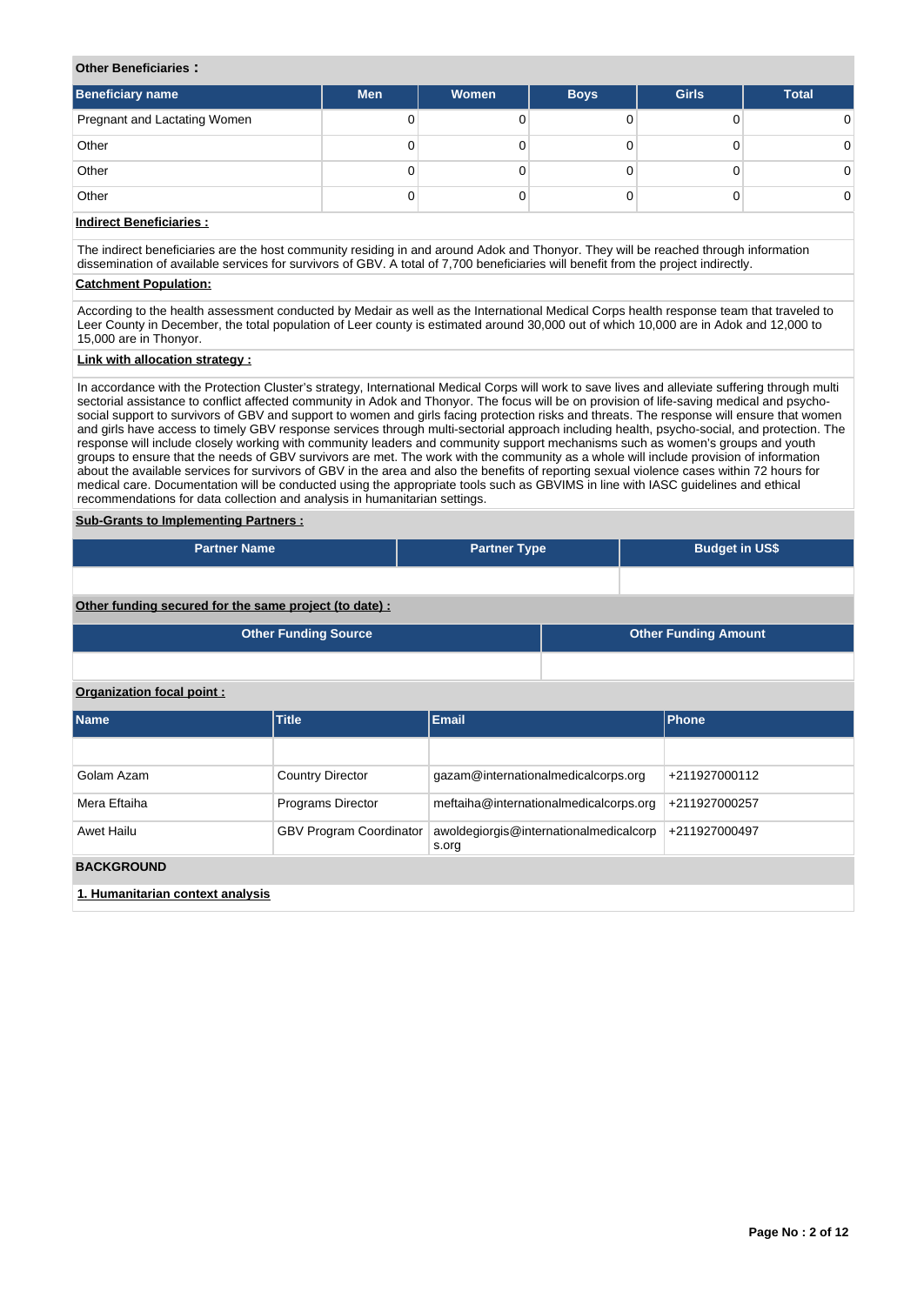Despite the signing of the peace agreement in the Republic of South Sudan in August 2015, violence continues to affect civilians in all ten states. More than 2.3 million people – one in every five people in South Sudan – have been forced to flee their homes since the conflict began. This accounts for 1.66 million internally displaced people (IDP) and 644,900 living as refugees in neighboring countries. Of the IDPs some 185,000 have sought refuge in PoC sites, where 90% of the IDPs are on the run or sheltering outside the PoC sites. Thousands of homes have been ruined during the fighting and many people have been displaced multiple times because of repeated attacks.

At the end of 2015, some 4.58 million people were identified as in need of protection, including IDPs, host communities where IDPs constitute more than 10% of the local population. Violence and human rights violations and abuses continued in multiple counties due to active hostilities. Insecurity from inter-communal violence, and cattle-raiding, as well as a protracted economic crisis are creating risks for civilians. Ethnically targeted attacks, sexual and other forms of gender-based violence, grave violations of children's rights, abduction, family separation, psychosocial distress and threats from mines and explosive remnants of war (ERW) threaten the lives and livelihoods of civilians .

Leer County in southern Unity State, has been one of the hardest hit areas by the recent waves of armed violence in South Sudan. Although mass displacement has been recorded to Bentiu POC, Nyal, and other near-by locations, latest OCHA figures estimate the population to be around 30,000 individuals, yet SRA reports county population to be 60,000 households but this figure is not consistent with latest distribution registration estimates. According to the latest Protection Cluster update on Southern Unity, it is estimated that between April and September 2015, at least 1,000 civilians were killed, 1,430 women and girls were raped, and 1,630 women and children were abducted in Leer, Mayendit and Koch counties. Thonyor alone has been attacked 17 times in the last 8 months. Since May 2015, staff from at least six humanitarian agencies have been killed in southern and central Unity.

Thonyor is currently the largest civilian population catchment area and has a viable operational environment. A total of 4,000 households were recorded during the survival kit distribution (24,000 individuals using 6-person household standard), but many did report coming from surrounding areas in the county. Settled population in Thonyor might be between 10,000 and 15,000. Adok is the second largest civilian catchment area it is considered to be the second most viable intervention area after Thonyor. Population estimates in this location are estimated to be between 10,000 and 15,000. International Medical Corps will recruit local staff from the same area and train them on provision of PSS and case management services and other related topics to start provision of services for survivors of GBV, and other protection activities.

### **2. Needs assessment**

International Medical Corps conducted an assessment in Leer County in December 2015 sending the health response to team to Thonyor and Adok. Accordingly to the assessment result, women and girls are suffering from Gender Based violence and currently there is no partner who is providing services to survivors of GBV in Leer, Thonyor, Adok, Din-Din and other areas of Leer County. The latest Protection Cluster update on Southern Unity also clearly indicates that between April and September 2015, at least 1,000 civilians were killed, 1,430 women and girls were raped, and 1,630 women and children were abducted in Leer, Mayendit and Koch counties. Thonyor alone has been attacked 17 times in the last 8 months. Since May 2015, staff from at least six humanitarian agencies have been killed in southern and central Unity. Nearly every humanitarian compound has been looted, burned or destroyed. Multiple humanitarian interventions have been interrupted by attacks, and little to no humanitarian presence has been viable for over 8 months. The above assessment reports shows the depth of the problem in the county and the gap of services for survivors of GBV. Thus, International Medical Corps UK decided to start up GBV prevention and response program in Thonyor and Adok to provide PSS and case management services, create functional referral pathway among the Health, Protection and Psycho-social partners to ensure survivors of GBV have safe access to quality service that can meet their health, psycho-social, protection and other needs in Leer county.

#### **3. Description Of Beneficiaries**

International Medical Corps will work with the IDPs and host community in Thonyor and Adok taking into consideration gender sensitivity International Medical Corps will target 16,249 conflict affected community members including (9673W, 1237M, 5000G, 645B) IDPs and host community. The program will also indirectly benefit to 7,700 host community in Adok and Thonyor.

## **4. Grant Request Justification**

International Medical Corps has past and ongoing projects in Malakal PoC, Wau Shiluk, Kodok, in Upper Nile state, Akobo East in Jonglei states, and Lakes states in Awerial counties. IMC has implemented activities with other actors and worked hand in hand with the national and local government to help save lives and alleviate suffering of vulnerable communities. International Medical Corps is an active protection actor in GBV in Upper Nile, Lakes and Jonglei states. International Medical Corps is the GBV sub cluster co-chair on the national level and engages in GBV advocacy, and supporting the coordination of all GBV partners nationally. In addition International Medical Corps is currently the head of the local GBV working groups in Kodok Akobo and Wau Shiluk. As a signatory to the GBVIMS and the accompanying information sharing protocol, International Medical Corps is an active partner collecting and analyzing GBV data.

International Medical Corps has a broad knowledge of the GBV situation in South Sudan. The technical GBV expertise is based on international guidelines for GBV programming in emergencies. That means that programming takes a survivor centered approach to ensure empowerment of the survivor and finding the right services as per the request of the survivor to ensure empowerment, and not putting the survivor at any further harm. International Medical Corps has worked in South Sudan for decades, and has a good understanding of working in a complex context and has built good relationships with the community members such as the community leaders, women leaders, chiefs, elders, youth leaders and teachers.

The CHF funding SA R1 will enable IMC to start-up the much needed GBV prevention and response programming in Leer County. The funding will support establishment of women's friendly spaces that will be accessed by women during emotional support and psycho-social support activities and this will help to promote confidentiality since they will have space where they can freely express their concerns without fear. Through regular group discussions on GBV concerns and sharing of experiences, women and girls will be able to gain skills on coping mechanisms.

International Medical Corps will deploy dedicated staff on prevention and response to Gender Based Violence in emergencies in the proposed implementation area to ensure quality services are delivered to survivors of GBV and restoring social support system at the community level. Social support systems will include community GBV task force and women associations who will play an active role in safety audits and risk reduction activities. International Medical Corps plans to build the competencies of the social support community structure and ability to deliver through the proposed program. International Medical Corps has the requisite system, policies, and procedures in place, and strategy document that has enabled responsive, relevant and timely programming. The IMC strategy ensures responsiveness to address the emergency needs of the affected communities. International Medical Corps continues to participate in key policy, program, and coordination forums, including in development of the country specific mechanisms and guidelines/ standards such as the GBVIMS and GBV Standard Operating Procedures.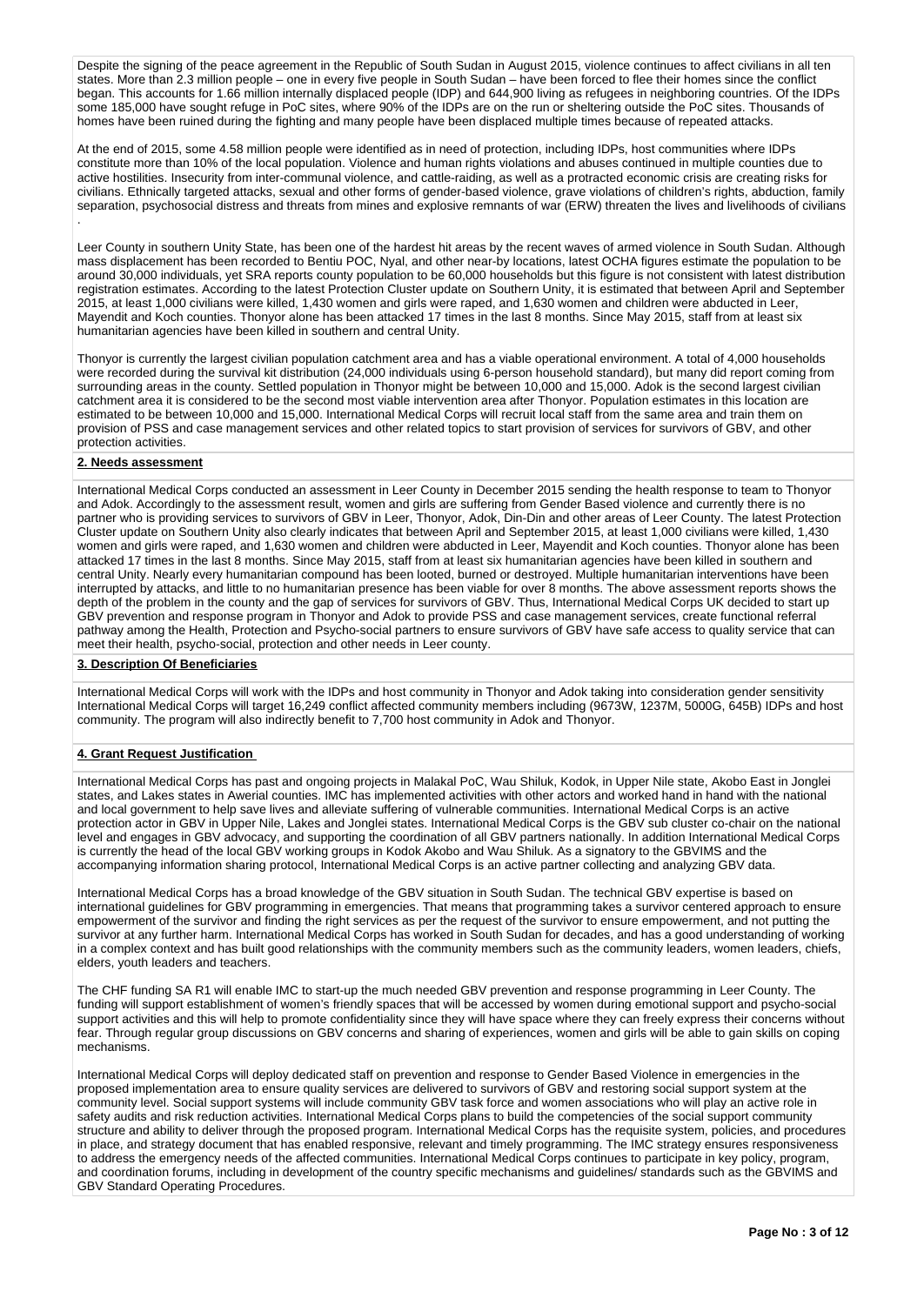# **LOGICAL FRAMEWORK**

### **Overall project objective**

Women and girls, including survivors of GBV, are able to access comprehensive and appropriate emotional support and case management services; and the risks to women and girls in the community are identified and addressed.

#### **PROTECTION**

| <b>Cluster objectives</b>                                                                                                                                                     | <b>Strategic Response Plan (SRP) objectives</b>                                                                   | <b>Percentage of activities</b> |
|-------------------------------------------------------------------------------------------------------------------------------------------------------------------------------|-------------------------------------------------------------------------------------------------------------------|---------------------------------|
| CO1: The safety and dignity of vulnerable<br>individuals is improved through prevention<br>programming and protection mainstreaming<br>to address threats and vulnerabilities | HRP 2016 SO1: Save lives and alleviate<br>suffering through safe access to services and<br>resources with dignity | 100                             |

**Contribution to Cluster/Sector Objectives :** • Provision of compassionate and confidential Psychosocial and case management services to GBV survivors

- Provision of training for Service providers on CMR, GBV Case Management and PSS
- Women and girls at risk of GBV reached through community protection committees
- Use GBVIMS Data tool for data collection and analysis

## **Outcome 1**

Enhancing the access to quality case management and psycho-social support services for women and girls in Adok and Thonyor

### **Output 1.1**

## **Description**

Access to quality case management and psycho-social support services for women and girls in Adok and Thonyor established.

#### **Assumptions & Risks**

#### Assumption:

Assumptions include security remaining stable in all target areas, enabling International Medical Corps to continue service provision. The risk being that insecurity would impede access to locations, including limiting both staff and supply movement. Other assumptions include continued collaboration and coordination with other GBV and protection partners to ensure smooth and comprehensive services to survivors of GBV.

#### Risk

Limited services provided by health partners related to Clinical Management of Rape. This will affect International Medical Corps information dissemination about availability of services and the importance of timely reporting. In addition, lack of access to program implementation areas because of insecurity will hinder the smooth implementation of the project. Staff safety to provide services and run the program will also be one of the risks in Leer county.

#### **Activities**

#### **Activity 1.1.1**

Provide psycho-social and case management services to survivors of GBV using survivor centered approach and GBVIMS tools and make appropriate referrals based on consent.

#### **Activity 1.1.2**

Conduct training for relevant health and psycho-social service providers, community outreach workers, and GBV staff on GBV guiding principles and psycho-social support.

#### **Activity 1.1.3**

Continue mentoring case managers to provide individualized community based psycho-social support and case management services for survivors of GBV.

## **Activity 1.1.4**

Establish/construct women's friendly spaces/centers in Adok and Thonyor using locally available materials.

#### **Activity 1.1.5**

Conduct group psycho-social activities and regular protection meeting with groups of women and girls at the women's friendly spaces.

#### **Activity 1.1.6**

Conduct CMR training for health staff in Adok and Thonyor

# **Activity 1.1.7**

Conduct PFA training for GBV staff and service providers in Adok and Thonyor

#### **Indicators**

|                 |                   |                                                                                                                                                 |            | End cycle beneficiaries |  |    |               |  |
|-----------------|-------------------|-------------------------------------------------------------------------------------------------------------------------------------------------|------------|-------------------------|--|----|---------------|--|
| Code            | <b>Cluster</b>    | <b>Indicator</b>                                                                                                                                | <b>Men</b> | Women   Boys   Girls    |  |    | <b>Target</b> |  |
| Indicator 1.1.1 | <b>PROTECTION</b> | Frontline services # of GBV survivors who receive<br>GBV services (GBV case management, CMR<br>and/or PSS/PFA) as per GBV SC Minimum<br>Package | 5          | 80                      |  | 80 | 170           |  |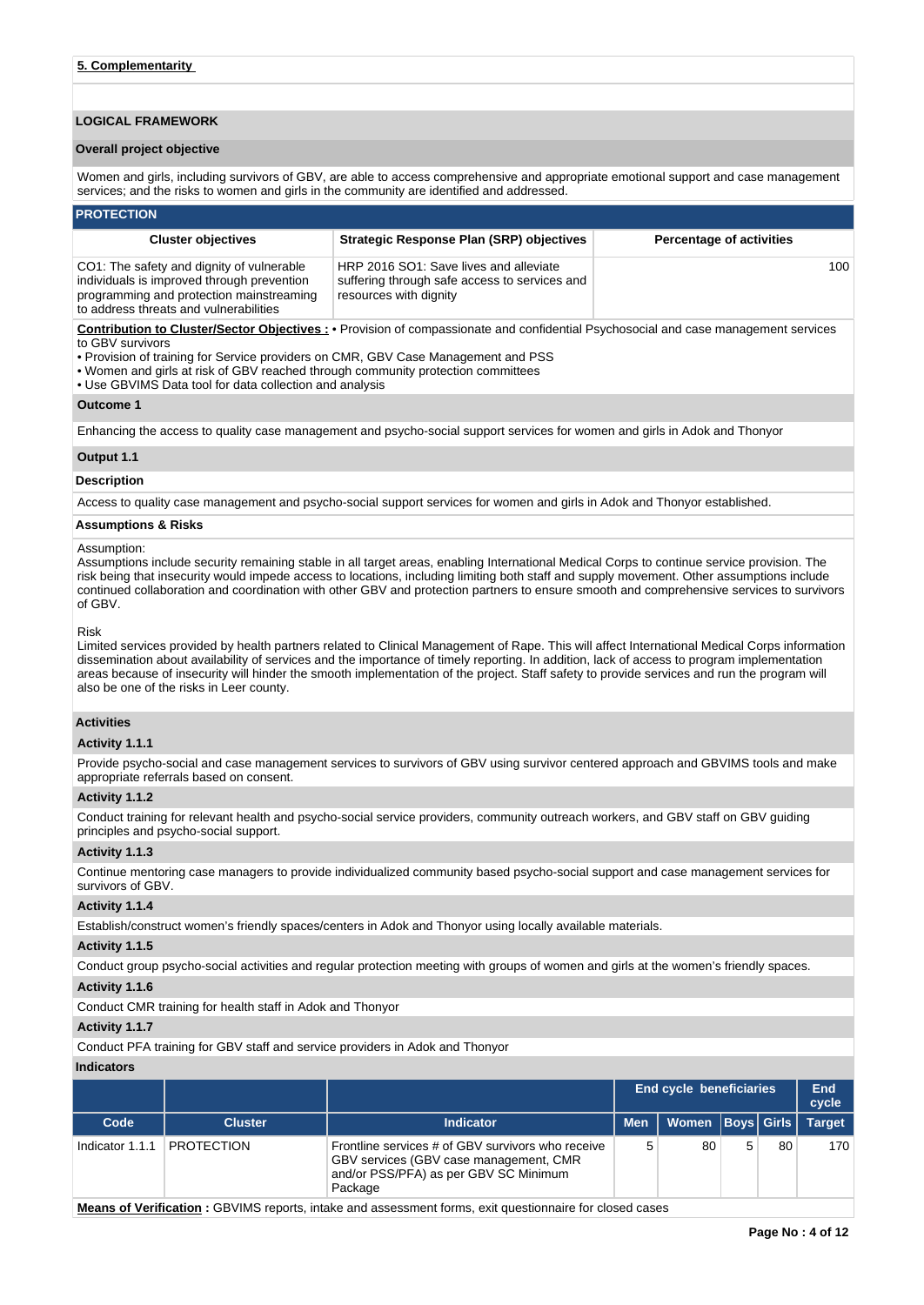| Indicator $1.1.2$            | <b>PROTECTION</b>                                                         | Frontline services # of service providers trained<br>on GBV Case Management                      | 10 | 5 | 15    |
|------------------------------|---------------------------------------------------------------------------|--------------------------------------------------------------------------------------------------|----|---|-------|
|                              | <b>Means of Verification:</b> Training report, attendance sheet           |                                                                                                  |    |   |       |
| Indicator $1.1.3$            | <b>PROTECTION</b>                                                         | Frontline services # of Women Friendly Spaces<br>(WFS) established/maintained                    |    |   | 2     |
|                              | <b>Means of Verification:</b> Reports supported with photo's,             |                                                                                                  |    |   |       |
| Indicator 1.1.4   PROTECTION |                                                                           | Frontline services # of GBV referral pathways<br>developed and/or updated                        |    |   | 2     |
|                              | <b>Means of Verification:</b> copy of referral pathway,                   |                                                                                                  |    |   |       |
| Indicator 1.1.5              | <b>PROTECTION</b>                                                         | #of women and girls who attend the women<br>friendly spaces (WFS)                                |    |   | 4.800 |
|                              |                                                                           | <b>Means of Verification</b> : women's center activity tracking form, weekly and monthly reports |    |   |       |
| Indicator 1.1.6              | <b>PROTECTION</b>                                                         | Frontline services # of health workers trained on<br>clinical management of rape (CMR)           | 12 | 8 | 20    |
|                              | <b>Means of Verification:</b> Training report, pre and post training test |                                                                                                  |    |   |       |

#### **Outcome 2**

Women and girls' safety increased and well-being improved through community-based interventions to mitigate risks, prevent and respond to incidents of GBV in Leer county

# **Output 2.1**

## **Description**

Risk mitigation efforts are in place and the safety concerns of women and girls are assessed and addressed

## **Assumptions & Risks**

## Assumption:

GBV multi-sectoral actors work closely together to ensure comprehensive services to survivors of GBV and to mitigate risks against women and girls.

There is access to program implementation sites.

The community will take an active part in contributing to this work.

Partners and clusters will actively implement action points

Risk

Limited services provided by WASH, Education, and other protection partners. This will affect the implementation of the action points and recommendations of the safety audit to mitigate risks and also improve the safety concerns of women and girls. Lack of safe access to program implementation areas because of insecurity.

GBV and non-GBV partners are not implementing the action points shared as part of risk mitigation for women

# **Activities**

**Activity 2.1.1** 

Conduct regular safety audits and assess the safety concerns of women and girls in Thonyor and Adok

# **Activity 2.1.2**

Conduct protection meetings with women and girls on a weekly basis to assess the protection concerns women and girls and taking actions to address the issues.

# **Indicators**

|                                |                                       |                                                                                                                           | <b>End cycle beneficiaries</b> |              |  |              | <b>End</b><br>cycle |
|--------------------------------|---------------------------------------|---------------------------------------------------------------------------------------------------------------------------|--------------------------------|--------------|--|--------------|---------------------|
| Code                           | <b>Cluster</b>                        | <b>Indicator</b>                                                                                                          | <b>Men</b>                     | <b>Women</b> |  | Boys   Girls | <b>Target</b>       |
| Indicator 2.1.1                | <b>PROTECTION</b>                     | (Frontline services) # of women, girls, boys and<br>men at risk of GBV reached through community<br>protection committees |                                | 3.000        |  | 1,80<br>0    | 4.800               |
|                                | <b>Means of Verification: Reports</b> |                                                                                                                           |                                |              |  |              |                     |
| Indicator 2.1.2                | <b>PROTECTION</b>                     | Frontline services # of protection monitoring visits<br>or safety audits in the targeted locations                        |                                |              |  |              | 12                  |
|                                |                                       | <b>Means of Verification:</b> safety audit reports, finding and recommendations                                           |                                |              |  |              |                     |
| Output 2.2                     |                                       |                                                                                                                           |                                |              |  |              |                     |
| <b>Description</b>             |                                       |                                                                                                                           |                                |              |  |              |                     |
|                                |                                       | Community members are reached with GBV messages and informed about the available services to survivors of GBV.            |                                |              |  |              |                     |
| <b>Assumptions &amp; Risks</b> |                                       |                                                                                                                           |                                |              |  |              |                     |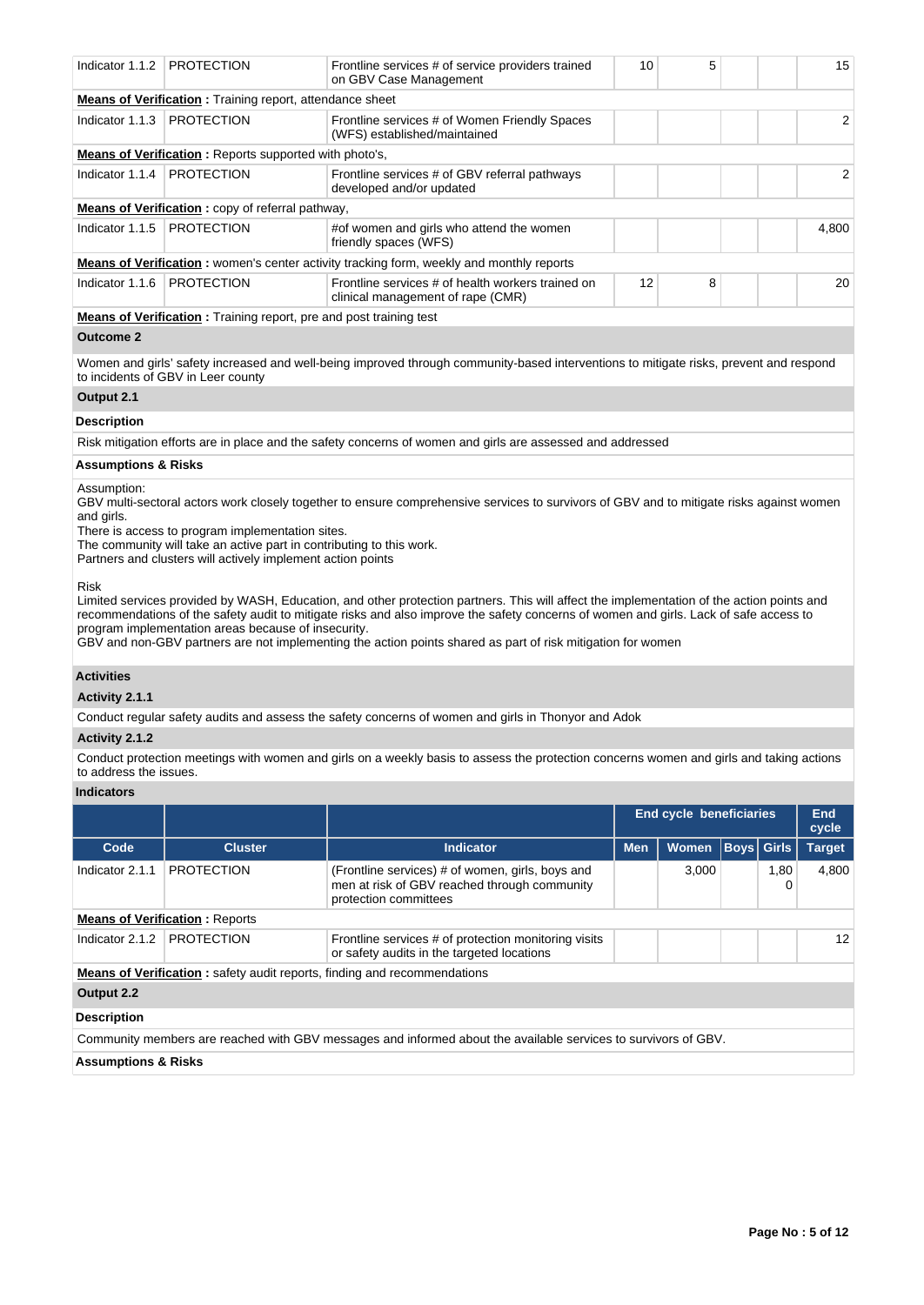### Assumption:

GBV multi-sectoral actors work closely together to mitigate risks against women and girls

There is access to program implementation sites.

The community will continue to attend the meetings/sessions

The community members will allow house to house visits

#### Risk

Limited service provided by health partners related to Clinical Management of Rape. This will affect IMC information dissemination about availability of services and the importance of timely reporting. Lack of access to program implementation areas because of insecurities.

# **Activities**

# **Activity 2.2.1**

Conduct community outreach through house to house visit and disseminate key messages about the available services to survivors of GBV and the importance of reporting sexual violence cases within 72 hours.

# **Activity 2.2.2**

Establish protection committee/GBV task force in Thonyor and Adok

# **Activity 2.2.3**

Distribute dignity kits for women and girls of reproductive age to mitigate further risk of GBV

## **Indicators**

|                            |                                                          |                                                                                                                           | <b>End cycle beneficiaries</b> |                             |      |           | End<br>cycle  |
|----------------------------|----------------------------------------------------------|---------------------------------------------------------------------------------------------------------------------------|--------------------------------|-----------------------------|------|-----------|---------------|
| Code                       | <b>Cluster</b>                                           | <b>Indicator</b>                                                                                                          | <b>Men</b>                     | Boys  Girls<br><b>Women</b> |      |           | <b>Target</b> |
| Indicator 2.2.1            | <b>PROTECTION</b>                                        | # of people reached with key messages on<br>available GBV services                                                        |                                |                             |      |           | 7.200         |
|                            |                                                          | <b>Means of Verification:</b> reports of #of sessions conducted, # of people reached, Weekly and Monthly report           |                                |                             |      |           |               |
| Indicator 2.2.2            | <b>PROTECTION</b>                                        | (Frontline services) # of dignity kits distributed to<br>beneficiaries                                                    |                                |                             |      |           | 3.000         |
|                            | <b>Means of Verification: distribution list</b>          |                                                                                                                           |                                |                             |      |           |               |
| Indicator 2.2.3            | <b>PROTECTION</b>                                        | (Frontline services) # of women, girls, boys and<br>men at risk of GBV reached through community<br>protection committees | 750                            | 3.000                       | 1,25 | 2,20<br>0 | 7.200         |
|                            | <b>Means of Verification:</b> weekly and monthly reports |                                                                                                                           |                                |                             |      |           |               |
| <b>Additional Targets:</b> |                                                          |                                                                                                                           |                                |                             |      |           |               |

# **M & R**

# **Monitoring & Reporting plan**

The International Medical Corps UK is committed to ensuring evidence-based programming and quality assurance through systematic monitoring and evaluation (M&E). The associated logical framework includes a set of clear, attainable objectives, expected outcomes, and indicators that will guide M&E. The project teams will also compile regular activity reports. This information will feed into an indicator tracking system to monitor the progress of implementation. Project-specific means of verifying and measuring impact will be further strengthened by technical guidance over the life of the project from the International Medical Corps' dedicated Monitoring and Evaluation unit, and the GBV technical team based in Juba.

Monthly implementations review meetings will be held at both the field and Juba level to assure appropriate performance. The Juba-based GBV coordinator, with support from an M&E team will track progress through various tools and means of verification, including monthly reports and GBVIMS reports, Performance monitoring tool (PMT) and 5Ws. The GBV coordinator will also be responsible, in coordination with field based GBV managers, for ensuring the timely submission of quality program progress reports. These reports will not only lay out the qualitative and quantitative successes and challenges of the program, but also any lessons learned and plans for improving or better tailoring the project to the local context.

## **Workplan**

| <b>Activitydescription</b>                                                                                                                                                                      | Year | $\overline{2}$ | 3            |                           | 5        |              |              | 9 | 10   11   12 |  |
|-------------------------------------------------------------------------------------------------------------------------------------------------------------------------------------------------|------|----------------|--------------|---------------------------|----------|--------------|--------------|---|--------------|--|
| Activity 1.1.1: Provide psycho-social and case management services to survivors<br>of GBV using survivor centered approach and GBVIMS tools and make appropriate<br>referrals based on consent. | 2016 | X.             | $\mathsf{X}$ | $X$ $X$                   |          | X.           | ΙX           |   |              |  |
| Activity 1.1.2: Conduct training for relevant health and psycho-social service<br>providers, community outreach workers, and GBV staff on GBV quiding principles<br>and psycho-social support.  | 2016 | X.             | $\mathsf{X}$ | $\mathsf{X}$ $\mathsf{X}$ |          | <b>X</b>     | $\mathsf{x}$ |   |              |  |
| Activity 1.1.3: Continue mentoring case managers to provide individualized<br>community based psycho-social support and case management services for<br>survivors of GBV.                       | 2016 | X.             | ΙX.          | ΙX.                       | X.       | $\mathsf{x}$ | X            |   |              |  |
| Activity 1.1.4: Establish/construct women's friendly spaces/centers in Adok and<br>Thonyor using locally available materials.                                                                   | 2016 | X.             | X.           | <sup>X</sup>              |          |              |              |   |              |  |
| Activity 1.1.5: Conduct group psycho-social activities and regular protection<br>meeting with groups of women and girls at the women's friendly spaces.                                         | 2016 |                | X            | X.                        | $\times$ | $\mathsf{x}$ | X            |   |              |  |
| Activity 1.1.6: Conduct CMR training for health staff in Adok and Thonyor                                                                                                                       | 2016 |                |              | x                         |          |              |              |   |              |  |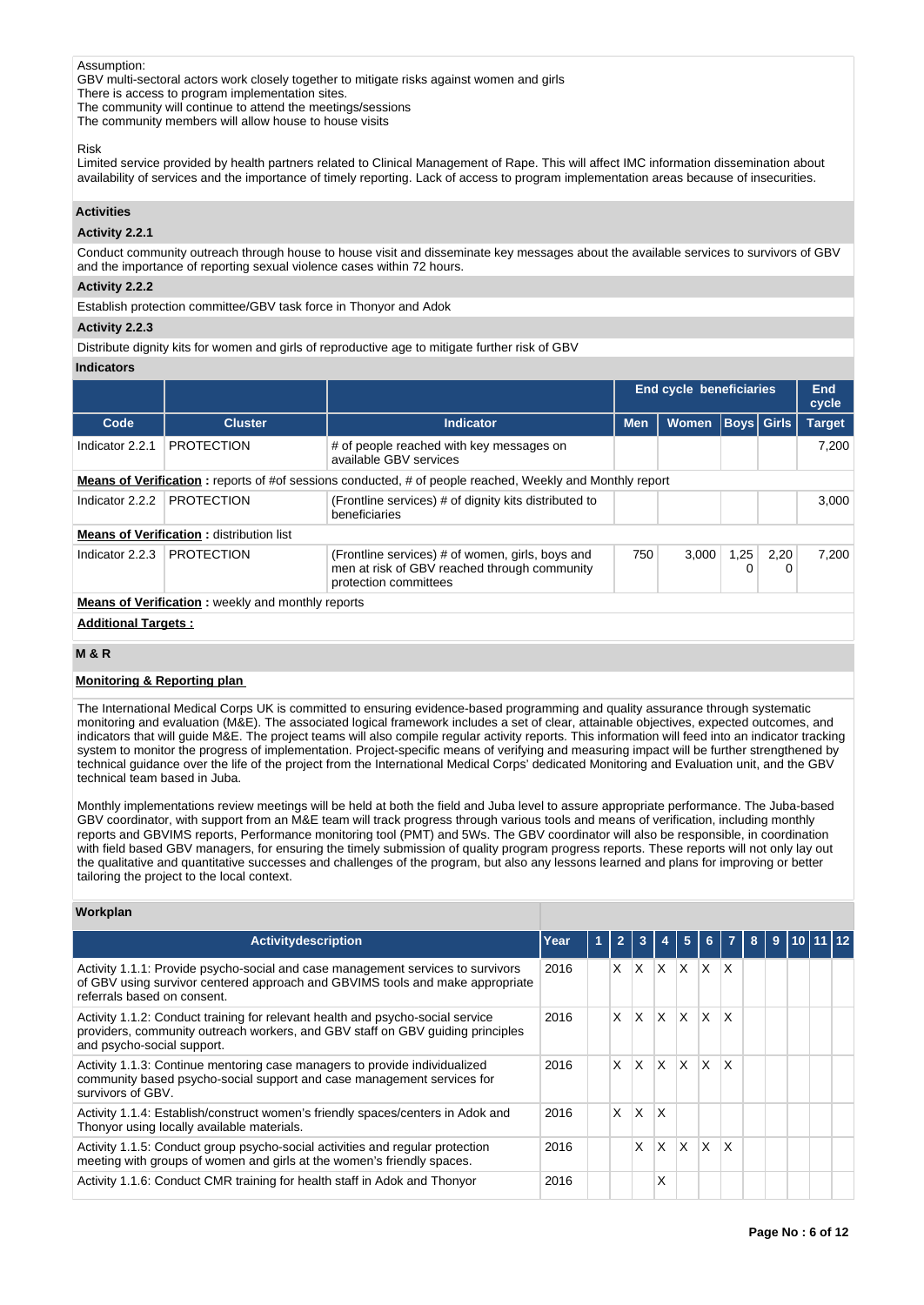| Activity 1.1.7: Conduct PFA training for GBV staff and service providers in Adok<br>and Thonyor                                                                                                                                    | 2016 |          | x |              |              | X            |                         |  |  |  |
|------------------------------------------------------------------------------------------------------------------------------------------------------------------------------------------------------------------------------------|------|----------|---|--------------|--------------|--------------|-------------------------|--|--|--|
| Activity 2.1.1: Conduct regular safety audits and assess the safety concerns of<br>women and girls in Thonyor and Adok                                                                                                             | 2016 | X        | X | $\mathsf{x}$ | $\mathsf{x}$ | ΙX.          | $\mathsf{I} \mathsf{X}$ |  |  |  |
| Activity 2.1.2: Conduct protection meetings with women and girls on a weekly basis<br>to assess the protection concerns women and girls and taking actions to address<br>the issues.                                               | 2016 | $\times$ | X | $\mathsf{x}$ | ΙX           | $X$ $X$      |                         |  |  |  |
| Activity 2.2.1: Conduct community outreach through house to house visit and<br>disseminate key messages about the available services to survivors of GBV and<br>the importance of reporting sexual violence cases within 72 hours. | 2016 | X        | X | $\times$     | ΙX           | ΙX           | $\mathsf{I} \mathsf{X}$ |  |  |  |
| Activity 2.2.2: Establish protection committee/GBV task force in Thonyor and Adok                                                                                                                                                  | 2016 | X        | x |              |              |              |                         |  |  |  |
| Activity 2.2.3: Distribute dignity kits for women and girls of reproductive age to<br>mitigate further risk of GBV                                                                                                                 | 2016 | X        | X | X            | $\mathsf{x}$ | <sup>X</sup> | $\mathsf{I} \mathsf{X}$ |  |  |  |

# **OTHER INFO**

# **Accountability to Affected Populations**

On Accountability to Affected Populations: IMC will work to ensure accountability to the affected population (AAP) especially through participatory approaches and routinely consult and engage with the communities in general and women and girls in specific. Whilst monitoring will be progressive, evaluation will be mid-term and final and accountability reports (both financial and narrative) will be generated and shared as appropriate. Some specific measures/activities undertaken/planned to integrate Accountability to Men, Women, Boys and Girls among Affected People in the project design, implementation and monitoring shall include the following:

i) Consultation, and participation of, beneficiaries during the establishment of the project including women and girls will be actively involved in selection a space for women's friendly spaces, identify the types of activities they want to happen at the women's friendly spaces and monitor the progress of the program periodically,

ii) Pre-implementation stakeholder workshops and county-level cluster meetings;

iii) Case study profiling and documentation of learning themes;

iv) Use of community-based structures e.g. community leaders, Women Associations)

vii) Community-led campaigns and advocacy initiatives during the international women's day and other events.

viii) Use of dedicated local staff (knowledge of cultures, local contexts and operational environment, cost-effectiveness, sustainability…);

ix) Collaboration with State/County and Payam authorities and partnerships with local actors

# **Implementation Plan**

International Medical Corps will implement the project with the support of implementing partners, local authority, county health departments, and police department and the existing community structures like the community protection teams, women groups, women leaders and community leaders. International Medical Corps has an implementation and program oversight/administrative structure to help successfully drive the project. There will be a GBV Manager to lead the project, GBV Coordinator to support the department with technical issues and build the capacity of the field staff, supported by a team of staff in the field and including the Programs Manager, the Finance Manager, and the Country Director. The site manager and the Logistics team will continue to spearhead state-level coordination with the Cluster and partners and follow-up on deliveries of supplies to the respective counties. The Monitoring and Evaluation Coordinator will help to provide progressive M&E tools supplementing the project log frame, track and document useful lessons emanating from the implementation process and will render support to the Cluster monitoring team. The Finance Department will progressively resource the project and ensures accountability through reports while the Programs Coordinator will provide quasi-technical and administrative responsibility

**Coordination with other Organizations in project area**

| Name of the organization                            | Areas/activities of collaboration and rationale                                                                                                                                                                                      |  |  |  |  |  |
|-----------------------------------------------------|--------------------------------------------------------------------------------------------------------------------------------------------------------------------------------------------------------------------------------------|--|--|--|--|--|
| <b>MSF</b>                                          | International Medical Corps will coordinate with MSF in Thonyor to<br>ensure that CMR services are available for survivors of GBV, a<br>functional referral pathways will include MSF for CMR services.                              |  |  |  |  |  |
| Local Police                                        | International Medical Corps will coordinate with Local police to create<br>referral pathway and refer survivors who wants to peruse for legal<br>action.                                                                             |  |  |  |  |  |
| women's committee                                   | International Medical Corps will closely work with women's<br>committee to have a better understanding of their areas of priorities<br>and actively engage them in the program planning, implementation<br>monitoring and evaluation |  |  |  |  |  |
| local court                                         | International Medical Corps will strongly coordinate with local courts<br>to ensure survivors of domestic violence are treated fairly and<br>supported.                                                                              |  |  |  |  |  |
| <b>Environment Marker Of The Project</b>            |                                                                                                                                                                                                                                      |  |  |  |  |  |
| A: Neutral Impact on environment with No mitigation |                                                                                                                                                                                                                                      |  |  |  |  |  |
| <b>Gender Marker Of The Project</b>                 |                                                                                                                                                                                                                                      |  |  |  |  |  |

2b-The principal purpose of the project is to advance gender equality

### **Justify Chosen Gender Marker Code**

The project is directly providing services to survivors of GBV, and also has a strong component of capacity building and working with other partners to mainstream GBV.

# **Protection Mainstreaming**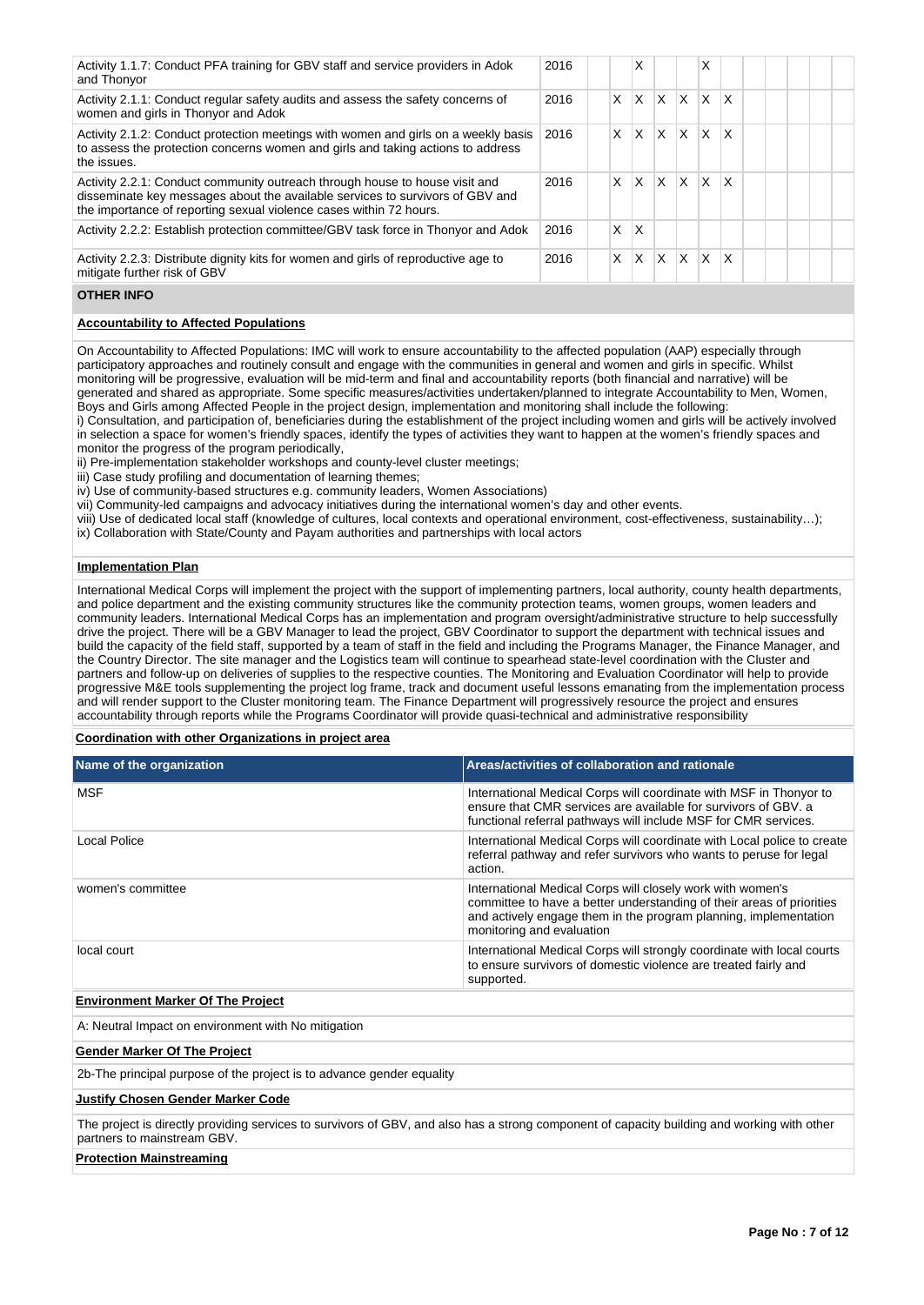This project will prioritize safety and dignity of beneficiaries mainly women and girls through the provision of psych-social and case management services, group psycho-social activities at the women centers to provide beneficiary centered services. In addition this project will provide access to assistance and services without discrimination of sex or age and also ensuring that most vulnerable groups and groups with special needs are reached and assisted with appropriate confidentiality. This project through advocacy, empowerment of targeted groups as well as use of community based committees to enhance population's ability to reclaim their rights. Increased awareness on consequences of GBV and enhanced utilization of available services for women, girls and boys affected by conflict. The community based support teams will support the GBV survivors reintegrate back in the community and reduce stigma attached to violence. To build resilience in communities by enhancing the capacity of service providers to support women, men, girls and boys affected by conflict.

## **Country Specific Information**

## **Safety and Security**

In Leer County, where International Medical Corps will be implementing this GBV program is currently calm but totally unpredictable security situation. International Medical Corps expects safety and security issues during the course of the project and to maintain the smooth program implementation all national staff will be hired locally and trained on PSS and case management. In case of any evacuation for the Expatriate manager, the deputy manager, a national staff who will be hired locally, and the rest of the team will maintain the services and support survivors of GBV.

### **Access**

International Medical Crops is also expecting lack of access to the whole areas of Leer County and for the first six months of 2016, the program will focus only in Thonyor and Adok where there is access to the IDPs and host community. once the staff are on ground, the issue of access to project areas will be assessed and risk mitigation plan will be drafted.

## **BUDGET**

| Code | <b>Budget Line Description</b>                                                                                                                                                                                                                                                                                                                                                                                                                                                                                 |   | D / S Quantity | Unit<br>cost           | <b>Duration</b><br><b>Recurran</b><br>ce | $\%$<br>charged<br>to CHF | <b>Total Cost</b> |  |  |  |
|------|----------------------------------------------------------------------------------------------------------------------------------------------------------------------------------------------------------------------------------------------------------------------------------------------------------------------------------------------------------------------------------------------------------------------------------------------------------------------------------------------------------------|---|----------------|------------------------|------------------------------------------|---------------------------|-------------------|--|--|--|
|      | <b>Staff and Other Personnel Costs</b>                                                                                                                                                                                                                                                                                                                                                                                                                                                                         |   |                |                        |                                          |                           |                   |  |  |  |
| 1.1  | <b>Country Director</b>                                                                                                                                                                                                                                                                                                                                                                                                                                                                                        | s | 1 <sup>1</sup> | 20,01<br>0.99          | 6                                        | 2%                        | 2,281.25          |  |  |  |
|      | The Country Director will have overall control and management of the program. S/he will be involved in the coordination and<br>provide guidance in program policy issues. S/he will oversee the program implementation as per the proposal; s/he will be<br>reviewing all reports before submission to the donors. S/he will partially work under this project.                                                                                                                                                |   |                |                        |                                          |                           |                   |  |  |  |
| 1.2  | <b>Medical Direcotr</b>                                                                                                                                                                                                                                                                                                                                                                                                                                                                                        | S | $\mathbf{1}$   | 13,91<br>7.92          | 6                                        | 2%                        | 1,586.64          |  |  |  |
|      | S/he will be responsible for managing all the health activities of the program, liaise with other agencies involved in medical<br>programs and will make sure activities are carried within budgets and implementation time frame. S/he will ensure all medicines<br>and medical supplies purchased for the program meet the MoH allowed lists, liaise with the MoH to ensure implementation of the<br>programs are within MoH guidelines. S/he will partially work under this project.                        |   |                |                        |                                          |                           |                   |  |  |  |
| 1.3  | Program Director                                                                                                                                                                                                                                                                                                                                                                                                                                                                                               | S | 1 <sup>1</sup> | 14,93<br>4.11          | 6                                        | 2%                        | 1,702.49          |  |  |  |
|      | S/he is responsible for the overall oversight of the projects and ensuring that donor requirements are met. S/he will review<br>program reports, program work plans, liaise with the donor and overseen the program manager to ensure sound implementation<br>and completion of activities.                                                                                                                                                                                                                    |   |                |                        |                                          |                           |                   |  |  |  |
| 1.4  | Program Officer                                                                                                                                                                                                                                                                                                                                                                                                                                                                                                | s |                | $1 \mid 10,33$<br>8.82 | 6                                        | 2%                        | 1,178.63          |  |  |  |
|      | S/he will support the Program Coordinator and Medical Director in the collection of data, provide program development support,<br>edit and compile reports.                                                                                                                                                                                                                                                                                                                                                    |   |                |                        |                                          |                           |                   |  |  |  |
| 1.5  | <b>Finance Director</b>                                                                                                                                                                                                                                                                                                                                                                                                                                                                                        | S |                | $1 \mid 15,43$<br>4.37 | 6                                        | 2%                        | 1,759.52          |  |  |  |
|      | S/he will be primarily responsible for the donor and HQ Financial and administrative reporting. S/he will be formulating new<br>budgets and ensuring adequate cash is available in the field sites. S/he will also ensure all the donor requirements and IMC<br>internal regulations are met and adhered to in all the field sites. S/he will also be the administration focal point ensuring all the<br>local laws are adhered to in all IMC operating projects. S/he will partially work under this project. |   |                |                        |                                          |                           |                   |  |  |  |
| 1.6  | Finance Manager                                                                                                                                                                                                                                                                                                                                                                                                                                                                                                | S |                | $1 \mid 10,60$<br>9.31 | 6                                        | 2%                        | 1,209.46          |  |  |  |
|      | S/he will be primarily responsible for the accounting and reports and HQ financial and administrative reporting. Support finance<br>field officers IMC operating projects. S/he will partially work under this project.                                                                                                                                                                                                                                                                                        |   |                |                        |                                          |                           |                   |  |  |  |
| 1.7  | Finance Manager                                                                                                                                                                                                                                                                                                                                                                                                                                                                                                | S | $\mathbf{1}$   | 11,05<br>7.88          | 6                                        | 2%                        | 1,260.60          |  |  |  |
|      | S/he will be primarily responsible for the accounting and reports and HQ financial and administrative reporting. Support finance<br>field officers IMC operating projects. S/he will partially work under this project.                                                                                                                                                                                                                                                                                        |   |                |                        |                                          |                           |                   |  |  |  |
| 1.8  | Logistics Manager                                                                                                                                                                                                                                                                                                                                                                                                                                                                                              | S |                | $1 \mid 8,403$<br>.57  | 6                                        | 2%                        | 958.01            |  |  |  |
|      | The logistics manager will be directly reporting to the Logistics Coordinator and will assist in the overall management and<br>coordination of the logistics department and supportive systems. S/he will partially work under this project.                                                                                                                                                                                                                                                                   |   |                |                        |                                          |                           |                   |  |  |  |
| 1.9  | Senior Logistics Manager                                                                                                                                                                                                                                                                                                                                                                                                                                                                                       | S |                | $1 \mid 10,05$<br>7.88 | 6                                        | 2%                        | 1,146.60          |  |  |  |
|      | The logistics manager will be directly reporting to the Logistics Coordinator and will assist in the overall management and<br>coordination of the logistics department and supportive systems. S/he will partially work under this project.                                                                                                                                                                                                                                                                   |   |                |                        |                                          |                           |                   |  |  |  |
| 1.10 | Logistics Coordinator                                                                                                                                                                                                                                                                                                                                                                                                                                                                                          | S |                | $1 \mid 13,47$<br>9.81 | 6                                        | 2%                        | 1,536.70          |  |  |  |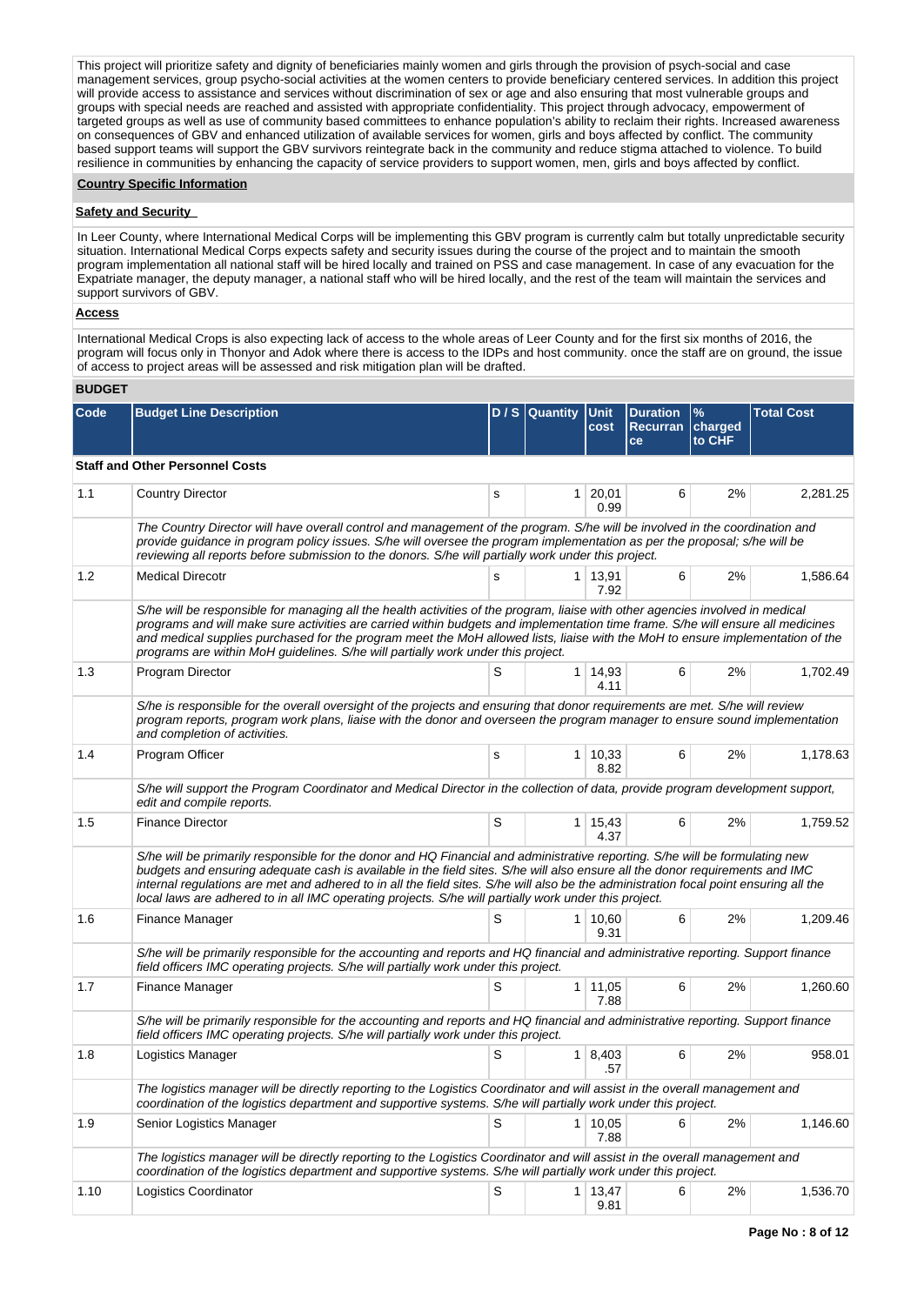|      | S/he will be responsible for providing direction to the logistic team in accordance with project objectives and the proposal. S/he<br>will provide support for project procurement, asset/inventory and report writing and liaising with the site manager to ensure lead<br>time between purchasing and delivery of supplies and other is kept minimal and determined beforehand. S/he will partially work<br>under this project.                                                                                                                                                                                                                      |   |                |                        |                         |      |            |
|------|--------------------------------------------------------------------------------------------------------------------------------------------------------------------------------------------------------------------------------------------------------------------------------------------------------------------------------------------------------------------------------------------------------------------------------------------------------------------------------------------------------------------------------------------------------------------------------------------------------------------------------------------------------|---|----------------|------------------------|-------------------------|------|------------|
| 1.11 | Senior HR Manager                                                                                                                                                                                                                                                                                                                                                                                                                                                                                                                                                                                                                                      | S |                | $1 \mid 12,56$<br>0.75 | 6                       | 2%   | 1,431.93   |
|      | S/he is responsible for developing and implementing HR policies and procedure, ensuring that all labor laws are complied with,<br>and is a member of senior management team.                                                                                                                                                                                                                                                                                                                                                                                                                                                                           |   |                |                        |                         |      |            |
| 1.12 | <b>Security Manager</b>                                                                                                                                                                                                                                                                                                                                                                                                                                                                                                                                                                                                                                | S |                | $1 \mid 13,40$<br>3.25 | 6                       | 2%   | 1,527.97   |
|      | S/he will be responsible for monitoring security situation in country, review security and evacuation protocols on the basis of<br>current information and ensure adherence to the security plans of all staff. Security training will be provided to staff (both<br>Expatriates and National Staff) to enable them to responsibly and safely implement IMC programs in tenuous operational<br>environments. IMC now routinely includes costs for expatriate staff security training in the budgets for programs in insecure<br>countries and also extends this training to national staff when feasible. S/he will partially work under this project. |   |                |                        |                         |      |            |
| 1.13 | Site Manager Adok/Thonyor                                                                                                                                                                                                                                                                                                                                                                                                                                                                                                                                                                                                                              | D |                | $1 \mid 10,25$<br>1.69 | 6                       | 13%  | 7,996.32   |
|      | The site manager will co-ordinate operational activities of CHF funded program in Adok and Thonyor and directly manage field<br>staff and Logistics support. The person is also responsible for ensuring timely program delivery.                                                                                                                                                                                                                                                                                                                                                                                                                      |   |                |                        |                         |      |            |
| 1.14 | GBV Program Coordinator - Juba                                                                                                                                                                                                                                                                                                                                                                                                                                                                                                                                                                                                                         | D |                | $1 \mid 11,73$<br>4.05 | 6                       | 25%  | 17,601.08  |
|      | S/he will support the program manager and the program officers and will ensure overall oversight of the program activities.                                                                                                                                                                                                                                                                                                                                                                                                                                                                                                                            |   |                |                        |                         |      |            |
| 1.15 | GBV Program Manager Adok/Thonyor                                                                                                                                                                                                                                                                                                                                                                                                                                                                                                                                                                                                                       | D |                | $1 \mid 10,25$<br>0.69 | 6                       | 50%  | 30,752.07  |
|      | S/he will be the direct supervisor of the program staff Adok and Thonyor and responsible for the full implementation of the project<br>in Leer.                                                                                                                                                                                                                                                                                                                                                                                                                                                                                                        |   |                |                        |                         |      |            |
| 1.16 | Deputy GBV Manager Adok/Thonyor                                                                                                                                                                                                                                                                                                                                                                                                                                                                                                                                                                                                                        | D |                | $1 \mid 1,764$<br>.50  | 6                       | 100% | 10,587.00  |
|      | S/he will support the program officers in Thonyor/Adok and support the program officers and will ensure overall oversight of the<br>program activities.                                                                                                                                                                                                                                                                                                                                                                                                                                                                                                |   |                |                        |                         |      |            |
| 1.17 | GBV Prevention Officer Adok/Thonyor                                                                                                                                                                                                                                                                                                                                                                                                                                                                                                                                                                                                                    | D |                | $2 \mid 1,506$<br>.50  | 6                       | 50%  | 9,039.00   |
|      | S/he will be responsible to implement GBV prevention activities, risk mitigation efforts and support the community out reach<br>workers in Thonyor/Adok                                                                                                                                                                                                                                                                                                                                                                                                                                                                                                |   |                |                        |                         |      |            |
| 1.18 | GBV Case Workers Adok/Thonyor                                                                                                                                                                                                                                                                                                                                                                                                                                                                                                                                                                                                                          | D |                | $2 \mid 1,506$<br>.50  | 6                       | 100% | 18,078.00  |
|      | S/he will be the first contact point for survivors of GBV, provision of PSS and follow-up cases, data gathering and management                                                                                                                                                                                                                                                                                                                                                                                                                                                                                                                         |   |                |                        |                         |      |            |
| 1.19 | Women Support Officers Adok/Thonyor                                                                                                                                                                                                                                                                                                                                                                                                                                                                                                                                                                                                                    | D |                | $2 \mid 1,506$<br>.50  | 6                       | 75%  | 13,558.50  |
|      | S/he will be the first contact point for all the women's center activities, provision of PSS as well as leading the regular meeting<br>with women's commttee                                                                                                                                                                                                                                                                                                                                                                                                                                                                                           |   |                |                        |                         |      |            |
| 1.20 | Security Guards of Women's Centers Adok and Thonyor                                                                                                                                                                                                                                                                                                                                                                                                                                                                                                                                                                                                    | D |                | 2 474.4<br>6           | 6                       | 100% | 5,693.52   |
|      | s/he will be responsible to protect/secure the women's friendly spaces in Adok and Thonyor                                                                                                                                                                                                                                                                                                                                                                                                                                                                                                                                                             |   |                |                        |                         |      |            |
| 1.21 | Finance and Admin Officer Adok/Thonyor                                                                                                                                                                                                                                                                                                                                                                                                                                                                                                                                                                                                                 | D |                | $1 \mid 1,763$<br>.35  | 6                       | 15%  | 1,587.02   |
|      | S/he will be responsible for all financial issues in Adok and Thonyor, budget monitoring proper documentation and internal<br>auditing                                                                                                                                                                                                                                                                                                                                                                                                                                                                                                                 |   |                |                        |                         |      |            |
| 1.22 | Logistics Officer Adok/Thonyor                                                                                                                                                                                                                                                                                                                                                                                                                                                                                                                                                                                                                         | D |                | 1 1,708<br>.00.        | 6                       | 15%  | 1,537.20   |
|      | S/he will be responsible to all logistical issues in Adok and Thonyor including procurement, purchase orders, transport and<br>warehouse management                                                                                                                                                                                                                                                                                                                                                                                                                                                                                                    |   |                |                        |                         |      |            |
| 1.23 | Juba National Support Staff                                                                                                                                                                                                                                                                                                                                                                                                                                                                                                                                                                                                                            | S | 1 <sup>1</sup> | 56,80<br>3.00          | 6                       | 2%   | 6,475.54   |
|      | These staff members are based in Juba and provide support to all of the IMC programs in the field sites.                                                                                                                                                                                                                                                                                                                                                                                                                                                                                                                                               |   |                |                        |                         |      |            |
|      | <b>Section Total</b>                                                                                                                                                                                                                                                                                                                                                                                                                                                                                                                                                                                                                                   |   |                |                        |                         |      | 140,485.05 |
|      | <b>Supplies, Commodities, Materials</b>                                                                                                                                                                                                                                                                                                                                                                                                                                                                                                                                                                                                                |   |                |                        |                         |      |            |
| 2.1  | <b>GBV Field Support Supplies</b>                                                                                                                                                                                                                                                                                                                                                                                                                                                                                                                                                                                                                      | D |                | $1 \mid 2,000$<br>.00  | 2                       | 100% | 4,000.00   |
|      | Costs for procuring all office supplies in Adok and Thonyor including staples, printing papers, desks, chairs and etc                                                                                                                                                                                                                                                                                                                                                                                                                                                                                                                                  |   |                |                        |                         |      |            |
| 2.2  | GBV PSS and Case Management Services                                                                                                                                                                                                                                                                                                                                                                                                                                                                                                                                                                                                                   | D | 1 <sup>1</sup> | 4,000<br>.00           | $\overline{\mathbf{c}}$ | 100% | 8,000.00   |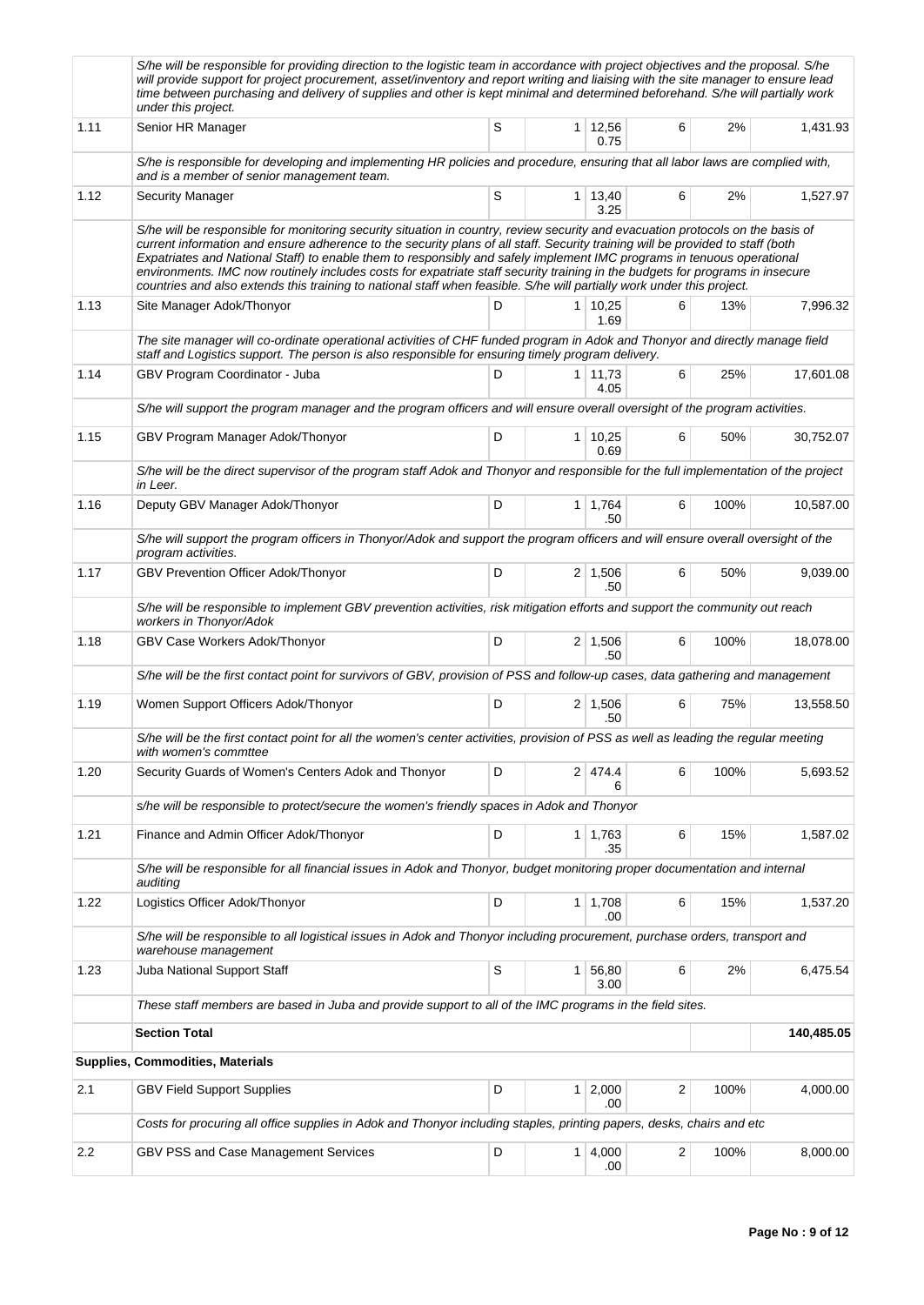|                  | Costs of duplicating intake and assessment forms, procuring suspension file to document cases of survivors in a safe and private<br>place. Costs of procuring plastic mats for survivors who wants to sit or the mat can be survivors who will come to counseling<br>room with their child. |                  |                |                        |          |      |           |
|------------------|---------------------------------------------------------------------------------------------------------------------------------------------------------------------------------------------------------------------------------------------------------------------------------------------|------------------|----------------|------------------------|----------|------|-----------|
| 2.3              | Women's Friendly Spaces Establishment and Activities                                                                                                                                                                                                                                        | D                |                | 1 5,000<br>.00.        | 2        | 100% | 10,000.00 |
|                  | Costs related with construction of women's center, maintenance of women's center, supplies for group and psychosocial activities                                                                                                                                                            |                  |                |                        |          |      |           |
| 2.4              | development and printing of referral pathways                                                                                                                                                                                                                                               | D                |                | $1 \mid 1,500$<br>.00  | 2        | 100% | 3,000.00  |
|                  | Cost to develop and duplicate the referral pathways and distribute to the community.                                                                                                                                                                                                        |                  |                |                        |          |      |           |
| 2.5              | Incentives for Community Outreach Workers                                                                                                                                                                                                                                                   | D                |                | 1 332.0<br>4           | 84       | 70%  | 19,523.95 |
|                  | Incentive for community volunteers who are disseminating GBV messages, daily hires as skill building trainers, etc                                                                                                                                                                          |                  |                |                        |          |      |           |
| 2.6              | Safety Audits and Risk Mitigation Activities                                                                                                                                                                                                                                                | D                |                | $1 \mid 1,500$<br>.00  | 2        | 100% | 3,000.00  |
|                  | Procurement of supplies for GBV outreach workers who do safety audit, like umbrella, gumboots, binders, hand bags and<br>refreshments                                                                                                                                                       |                  |                |                        |          |      |           |
| 2.7              | Transportation of Program Supplies and Equipment                                                                                                                                                                                                                                            | 1   4,000<br>.00 | 2              | 100%                   | 8.000.00 |      |           |
|                  | Shipment of GBV supplies from Juba to Adok and Thonyor, charter flights                                                                                                                                                                                                                     |                  |                |                        |          |      |           |
| 2.8              | GBV IASC and PSS trainings for partners                                                                                                                                                                                                                                                     | D                |                | 1 2,500<br>.00         | 2        | 100% | 5,000.00  |
|                  | Procurement of stationaries for training, allowances, meals, refreshments, hall rent and other related costs                                                                                                                                                                                |                  |                |                        |          |      |           |
| 2.9              | Community outreach and campaigns                                                                                                                                                                                                                                                            | D                |                | $1 \quad 2,500$<br>.00 | 2        | 100% | 5,000.00  |
|                  | Procurement of supplies for international woman's day campaign based on the identified activities                                                                                                                                                                                           |                  |                |                        |          |      |           |
| 2.10             | In-service training for GBV staff                                                                                                                                                                                                                                                           | D                |                | $1 \mid 1,500$<br>.00  | 2        | 100% | 3,000.00  |
|                  | Refreshments, training stationaries, meal, and other related costs                                                                                                                                                                                                                          |                  |                |                        |          |      |           |
| 2.11             | Psychosocial support services                                                                                                                                                                                                                                                               | D                |                | $1 \mid 2,500$<br>.00  | 2        | 100% | 5,000.00  |
|                  | supplies to support psycho-social activities                                                                                                                                                                                                                                                |                  |                |                        |          |      |           |
| 2.12             | CMR trainings for health and GBV staff                                                                                                                                                                                                                                                      | D                |                | $1 \mid 2,500$<br>.00  | 2        | 100% | 5,000.00  |
|                  | training stationary, perdiem and refreshment for training participants                                                                                                                                                                                                                      |                  |                |                        |          |      |           |
| 2.13             | PFA training for IMC and partner staff                                                                                                                                                                                                                                                      | D                |                | $1 \ 2,000$<br>.00     | 2        | 100% | 4.000.00  |
|                  | training stationary, perdiem and refreshment for training participants                                                                                                                                                                                                                      |                  |                |                        |          |      |           |
|                  | <b>Section Total</b>                                                                                                                                                                                                                                                                        |                  |                |                        |          |      | 82,523.95 |
| <b>Equipment</b> |                                                                                                                                                                                                                                                                                             |                  |                |                        |          |      |           |
| 3.1              | Laptop Computers - Adok/Thonyor                                                                                                                                                                                                                                                             | D                |                | $3 \mid 1,350$<br>.00  | 1        | 100% | 4,050.00  |
|                  | 3 for program suppport                                                                                                                                                                                                                                                                      |                  |                |                        |          |      |           |
| 3.2              | Communication- Adok/Thonyor                                                                                                                                                                                                                                                                 | D                | 1 <sup>1</sup> | 1,000<br>.00           | 6        | 25%  | 1,500.00  |
|                  | Communication equipment at field level                                                                                                                                                                                                                                                      |                  |                |                        |          |      |           |
| 3.3              | Communication-Juba                                                                                                                                                                                                                                                                          | D                |                | 1   8,275<br>.00       | 6        | 2%   | 943.35    |
|                  | Communication equipment at Juba level                                                                                                                                                                                                                                                       |                  |                |                        |          |      |           |
| 3.4              | VHF Radios - Adok/Thonyor                                                                                                                                                                                                                                                                   | D                |                | 10 900.0<br>0          | 1        | 100% | 9,000.00  |
|                  | <b>VHF Radios in the field</b>                                                                                                                                                                                                                                                              |                  |                |                        |          |      |           |
| 3.5              | Satphones - Adok/Thonyor                                                                                                                                                                                                                                                                    | D                |                | $2 \mid 1,600$<br>.00  | 1        | 100% | 3,200.00  |
|                  | Satphones in the field                                                                                                                                                                                                                                                                      |                  |                |                        |          |      |           |
|                  | <b>Section Total</b>                                                                                                                                                                                                                                                                        |                  |                |                        |          |      | 18,693.35 |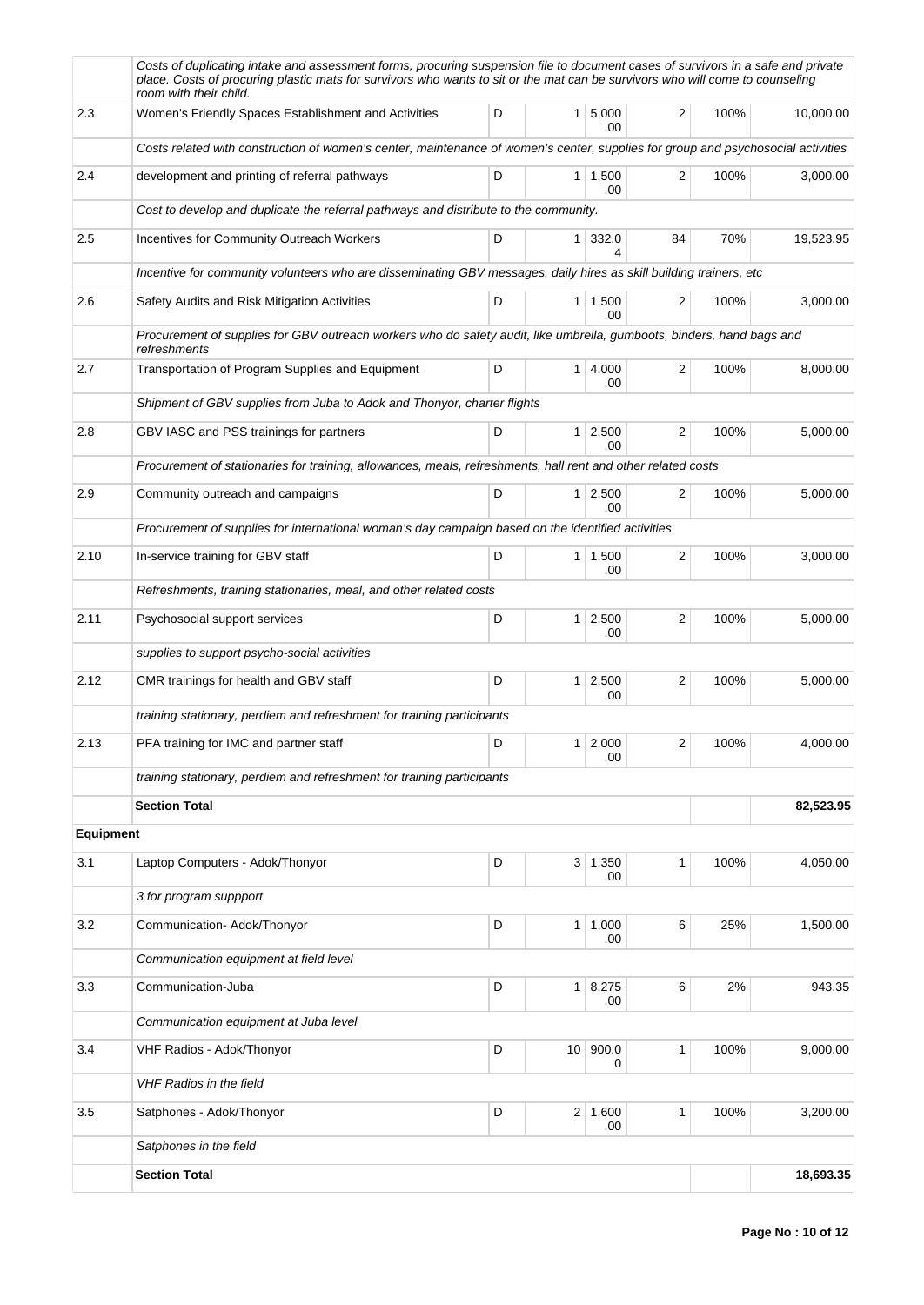| <b>Travel</b> |                                                                                                                                                                                                                                                                                                                                                                                                                                                                                                                                                                                                                           |           |                |                        |   |      |          |  |  |  |
|---------------|---------------------------------------------------------------------------------------------------------------------------------------------------------------------------------------------------------------------------------------------------------------------------------------------------------------------------------------------------------------------------------------------------------------------------------------------------------------------------------------------------------------------------------------------------------------------------------------------------------------------------|-----------|----------------|------------------------|---|------|----------|--|--|--|
| 5.1           | National Staff Travel Per Diem                                                                                                                                                                                                                                                                                                                                                                                                                                                                                                                                                                                            | D         | $\mathbf{1}$   | 100.0<br>U             | 6 | 100% | 600.00   |  |  |  |
|               | This covers the cost of staff per diem during training and other times of assignment outside of their duty station, including<br>accommodation. Cost is budgeted as per actual cost IMC is paying, as per the procedure                                                                                                                                                                                                                                                                                                                                                                                                   |           |                |                        |   |      |          |  |  |  |
| 5.2           | National & Intenatianl Staff Travel Accomodation                                                                                                                                                                                                                                                                                                                                                                                                                                                                                                                                                                          | D         |                | $1 \mid 1,000$<br>.00  | 2 | 100% | 2,000.00 |  |  |  |
|               | This covers the cost of staff per diem during training and other times of assignment outside of their duty station, including<br>accommodation. Cost is budgeted as per actual cost IMC is paying, as per the procedure                                                                                                                                                                                                                                                                                                                                                                                                   |           |                |                        |   |      |          |  |  |  |
| 5.3           | In Country Travel-Airfare                                                                                                                                                                                                                                                                                                                                                                                                                                                                                                                                                                                                 | D         | 1              | 400.0<br>0             | 6 | 100% | 2,400.00 |  |  |  |
|               | This will cover the cost of travel both by road and by air within South Sudan. Staff travel will be required mainly between the Juba<br>main office and the Implementation sites. The main means of transport between Juba and Project Implementation sites is by air<br>since roads are impassable especially during the rainy season and International Medical Corps relies mainly on WFP flights for<br>such travel. Cost is budgeted as per historical cost.                                                                                                                                                          |           |                |                        |   |      |          |  |  |  |
|               | <b>Section Total</b>                                                                                                                                                                                                                                                                                                                                                                                                                                                                                                                                                                                                      |           |                |                        |   |      | 5,000.00 |  |  |  |
|               | <b>General Operating and Other Direct Costs</b>                                                                                                                                                                                                                                                                                                                                                                                                                                                                                                                                                                           |           |                |                        |   |      |          |  |  |  |
| 7.1           | Guest House/Office/warehouse Rental & Maintenance (site<br>and Juba)                                                                                                                                                                                                                                                                                                                                                                                                                                                                                                                                                      | S         | $\mathbf{1}$   | 56,00<br>0.00          | 6 | 2%   | 6,384.00 |  |  |  |
|               | Costs related to guest house/office/warehouse rental and maintenance                                                                                                                                                                                                                                                                                                                                                                                                                                                                                                                                                      |           |                |                        |   |      |          |  |  |  |
| 7.2           | Office utilities and Supplies - Leer                                                                                                                                                                                                                                                                                                                                                                                                                                                                                                                                                                                      | D         | 1              | 2,500<br>.00           | 6 | 25%  | 3,750.00 |  |  |  |
|               | This line is requested to cover for various office supplies, which include stationery, toners & cartridges, computer parts, extension<br>cables, office toiletry, cleaning materials and other related supplies. Cost is budgeted as per the historical cost.                                                                                                                                                                                                                                                                                                                                                             |           |                |                        |   |      |          |  |  |  |
| 7.3           | Office utilities and Supplies - Juba                                                                                                                                                                                                                                                                                                                                                                                                                                                                                                                                                                                      | S         |                | $1 \mid 13,00$<br>0.00 | 6 | 2%   | 1,482.00 |  |  |  |
|               | This line is requested to cover for various office supplies, which include stationery, toners & cartridges, computer parts, extension<br>cables, office toiletry, cleaning materials and other related supplies. Cost is budgeted as per the historical cost.                                                                                                                                                                                                                                                                                                                                                             |           |                |                        |   |      |          |  |  |  |
| 7.4           | Postage/Courier                                                                                                                                                                                                                                                                                                                                                                                                                                                                                                                                                                                                           | S         | 1 <sup>1</sup> | 600.0<br>0             | 6 | 2%   | 68.40    |  |  |  |
|               | Costs related postage charge                                                                                                                                                                                                                                                                                                                                                                                                                                                                                                                                                                                              |           |                |                        |   |      |          |  |  |  |
| 7.5           | Fuel and Maintenance of Generators - Leer                                                                                                                                                                                                                                                                                                                                                                                                                                                                                                                                                                                 | D         |                | $1 \mid 1,500$<br>.00  | 6 | 25%  | 2,250.00 |  |  |  |
|               | Fuel for generator is essential for running of generators and regular supply of electricity of the compound, house and the offices<br>in order to ensure smooth performing of daily project activities. Government agency power supply is either nonexistent or<br>unreliable which has led to the dependence on generator power and supply of energy needed for work and living. Regular<br>maintenance of generators is also necessary to ensure proper functioning in order to supply with the necessary electricity that is<br>not available aside from generator power. Cost is budgeted as per the historical cost. |           |                |                        |   |      |          |  |  |  |
| 7.6           | Fuel and Maintenance of Generators - Juba                                                                                                                                                                                                                                                                                                                                                                                                                                                                                                                                                                                 | $\vert s$ |                | 1 6,500 <br>.00        | 6 | 2%   | 741.00   |  |  |  |
|               | Fuel for generator is essential for running of generators and regular supply of electricity of the compound, house and the offices<br>in order to ensure smooth performing of daily project activities. Government agency power supply is either nonexistent or<br>unreliable which has led to the dependence on generator power and supply of energy needed for work and living. Regular<br>maintenance of generators is also necessary to ensure proper functioning in order to supply with the necessary electricity that is<br>not available aside from generator power. Cost is budgeted as per the historical cost. |           |                |                        |   |      |          |  |  |  |
| 7.7           | Legal Fees (including NGO forum registration fee)                                                                                                                                                                                                                                                                                                                                                                                                                                                                                                                                                                         | S         | 1 <sup>1</sup> | 3,070<br>.00           | 6 | 2%   | 349.98   |  |  |  |
|               | costs including the registration fee for NGO forum                                                                                                                                                                                                                                                                                                                                                                                                                                                                                                                                                                        |           |                |                        |   |      |          |  |  |  |
| 7.8           | software licences                                                                                                                                                                                                                                                                                                                                                                                                                                                                                                                                                                                                         | S         | $\mathbf{1}$   | 3,600<br>.00           | 6 | 2%   | 410.40   |  |  |  |
|               | Costs related with software licenses                                                                                                                                                                                                                                                                                                                                                                                                                                                                                                                                                                                      |           |                |                        |   |      |          |  |  |  |
| 7.9           | Bank Charges and Cash Facilitator Fees                                                                                                                                                                                                                                                                                                                                                                                                                                                                                                                                                                                    | S         |                | $1 \mid 7,800$<br>.00  | 6 | 2%   | 889.20   |  |  |  |
|               | Costs related bank fee and fee for cash facilitators to the areas where they are no banking system                                                                                                                                                                                                                                                                                                                                                                                                                                                                                                                        |           |                |                        |   |      |          |  |  |  |
| 7.10          | General insurance                                                                                                                                                                                                                                                                                                                                                                                                                                                                                                                                                                                                         | S         | 1 <sup>1</sup> | 24,00<br>0.00          | 6 | 2%   | 2,736.00 |  |  |  |
|               | Includes costs for repair and maintenance, as well as costs for insurance/registration fees, since due to very poor to non-existing<br>road conditions, regular maintenance is a necessity for normal functioning of the vehicles.                                                                                                                                                                                                                                                                                                                                                                                        |           |                |                        |   |      |          |  |  |  |
| 7.11          | Security company services                                                                                                                                                                                                                                                                                                                                                                                                                                                                                                                                                                                                 | S         | $\mathbf{1}$   | 4,400<br>.00           | 6 | 2%   | 501.60   |  |  |  |
|               | Costs related to Security company to guarding the guest house and office                                                                                                                                                                                                                                                                                                                                                                                                                                                                                                                                                  |           |                |                        |   |      |          |  |  |  |
| 7.12          | Physical and Operational Security Upgrades                                                                                                                                                                                                                                                                                                                                                                                                                                                                                                                                                                                | S         | $\mathbf{1}$   | 2,337<br>.00           | 1 | 100% | 2,337.00 |  |  |  |